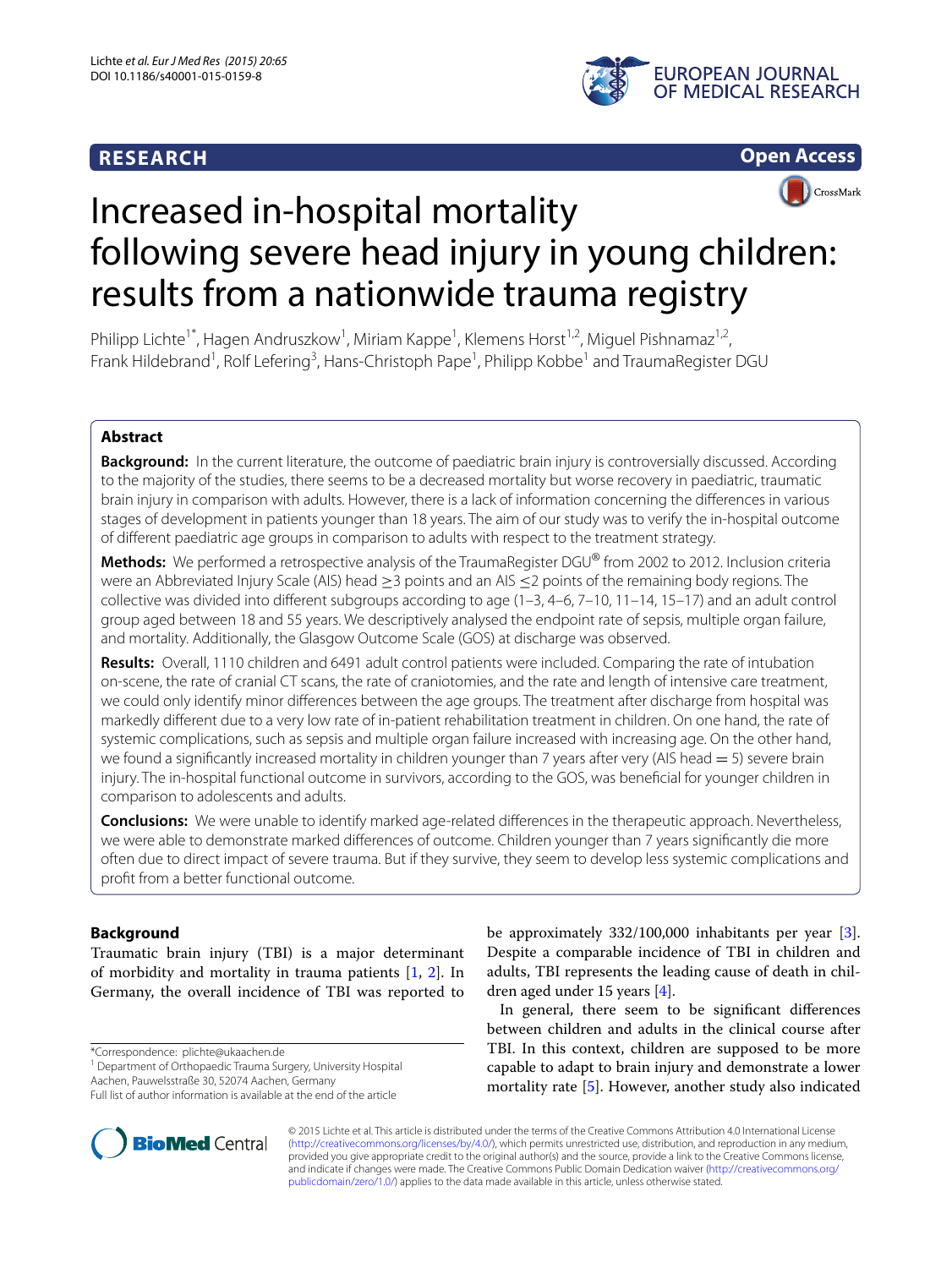that there might be an inverse correlation between age and remaining neurological deficit [\[6\]](#page-6-5). Thus, information on a potential, favourable outcome following TBI in children or adolescents compared to adults seems to be controversial in the current literature. Different aspects might cause this lack of consent. Besides small sample sizes, an "aged-matched" prediction of morbidity and mortality might be further complicated by multiple interacting factors, such as overall injury severity, in-hospital treatment strategies, and rehabilitation measures [\[7](#page-6-6)]. Likewise, it remains unclear whether the treatment reality in the first phase after trauma differs in different age groups and whether treatment recommendations were followed.

Therefore, the aim of the present study was to analyse age-related differences in morbidity and mortality following trauma with leading TBI in a very large study cohort to avoid best the possible limitations of other studies.

### **Methods**

The TraumaRegister DGU® of the German Trauma Society (Deutsche Gesellschaft für Unfallchirurgie, DGU) was founded in 1993. The aim of this multi-centre database is to establish an anonymous, standardized documentation of severely injured patients.

Data are collected prospectively in four consecutive time phases from the site of the accident until discharge from hospital: (A) pre-hospital phase, (B) emergency room and initial surgery, (C) intensive care unit, and (D) discharge. The documentation includes detailed information on demographics, injury pattern, comorbidities, preand in-hospital management, course on intensive care unit, and relevant laboratory findings including data on transfusion and outcome of each individual. The inclusion criterion is admission to hospital via emergency room with subsequent ICU/ICM care, or reaching the hospital with vital signs and die before admission to ICU.

The infrastructure for documentation, data management, and data analysis is provided by AUC—Academy for Trauma Surgery (AUC—Akademie der Unfallchirurgie GmbH), a company affiliated to the German Trauma Society. The scientific leadership is provided by the Committee on Emergency Medicine, Intensive Care and Trauma Management (Sektion NIS) of the German Trauma Society. The participating hospitals submit their data anonymously into a central database via a web-based application. Scientific data analysis is approved according to a peer review procedure established by Sektion NIS. The participating hospitals are primarily located in Germany (90 %), but a rising number of hospitals of other countries contribute data as well (at the moment from Austria, Belgium, China, Finland, Luxembourg, Slovenia, Switzerland, The Netherlands, and the United Arab

Emirates). Currently, approx. 25,000 cases from more than 600 hospitals are entered into the database per year.

Participation in TraumaRegister DGU® is voluntary. For hospitals associated with TraumaNetzwerk DGU®, however, the entry of at least a basic data set is obligatory for reasons of quality assurance.

The present study is in line with the publication guidelines of the TraumaRegister DGU® and registered as TR-DGU project ID 2010-009.

# **Inclusion criteria**

The following patients were included in this study:

- Age at time of injury between 1 and 17 years (children) or 18–55 years (adult control group).
- •• Date of admission from January 1, 2002, to December 31, 2012.
- •• Direct transport from the scene of injury to the treating hospital.
- AIS head  $\geq$ 3 points.
- AIS all other body regions  $\leq$  2 points.

The age limit (55 years) in the adult control group was set to have a coherent control group without geriatric patients.

Patients with incomplete data referring to demographic data and diagnoses as well as the Glasgow Outcome Scale (GOS) were excluded.

### **Injury severity and distribution**

Injury distribution was determined with the 2005 edition of the Abbreviated Injury Scale (AIS) and summarized in the Injury Severity Score (ISS) reflecting the overall injury severity [\[8](#page-6-7)]. Besides the established AIS score, the Glasgow Coma Scale (GCS) was used to describe the severity of TBI.

# **Treatment modalities**

The initial treatment was assessed by the documentation of intubation on-scene, intubation in the emergency room, and intubation on-scene in case of  $GCS \leq 8$  points. In the emergency room, the incidence of cranial CT scan or whole-body CT examination was analysed. Further treatment after discharge was documented in the categories relocation to another hospital, transfer to rehabilitation clinic, or return home.

# **Clinical course and outcome assessment**

The clinical course included duration of mechanical ventilation, the length of stay on the intensive care unit, and overall hospital stay. Mortality was analysed as main outcome. Complications during hospital treatment included sepsis and organ failure. The diagnosis of sepsis was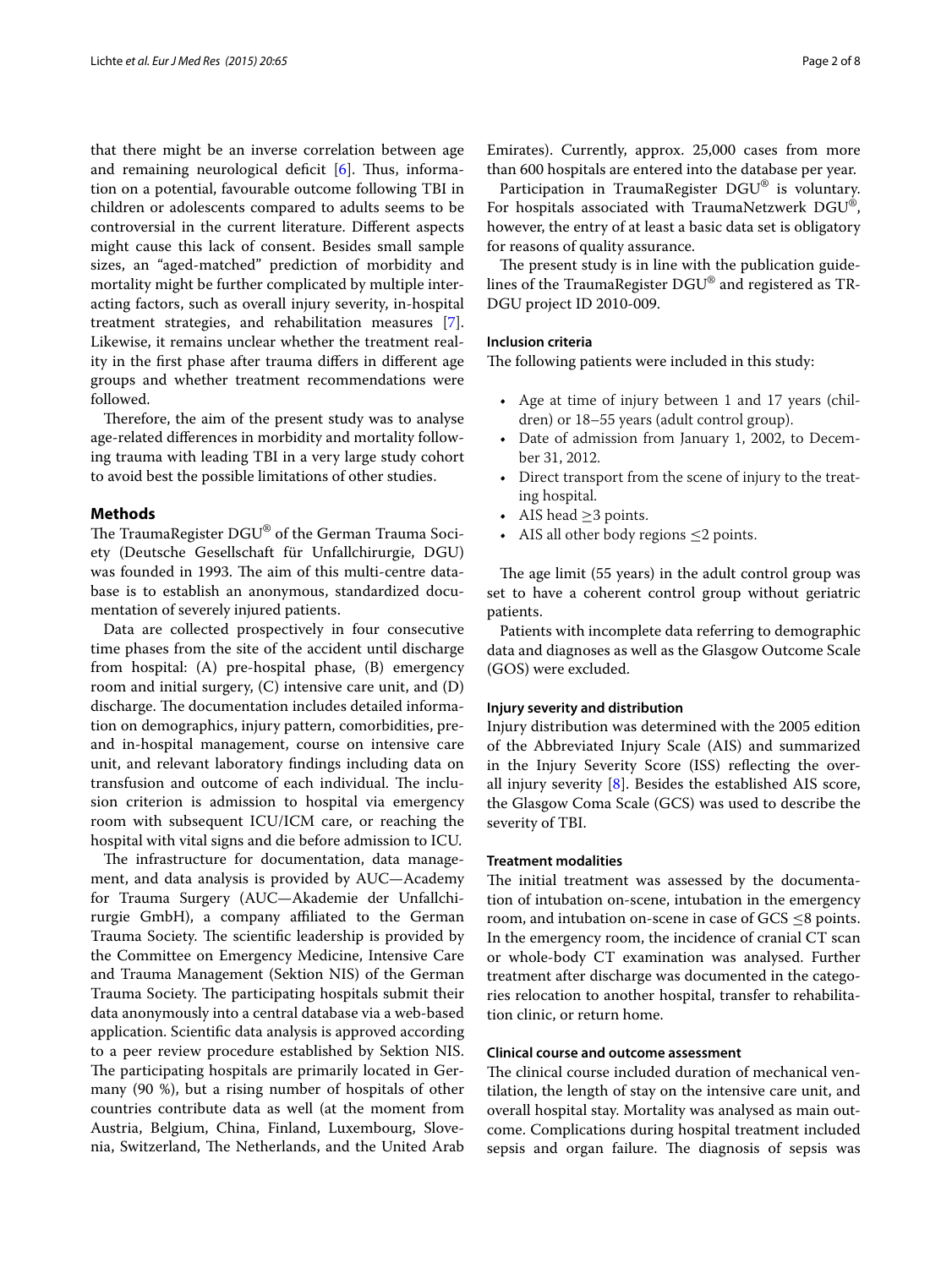made according to the criteria of the ACCP/SCCM consensus conference committee [\[9](#page-6-8), [10\]](#page-6-9). Organ function status was evaluated according to the Sequential Organ Failure Assessment (SOFA) score [[11\]](#page-6-10). With three or more points, an organ function was considered as failure, whereas multiple organ dysfunction syndrome (MODS) was defined as simultaneous failure of at least two organs. To assess the neurological outcome at hospital discharge, the Glasgow Outcome Scale (GOS) was used [[12\]](#page-6-11):

- Death (GOS 1).
- •• Persistent vegetative state (GOS 2): patient exhibits no obvious cortical function.
- •• Severe disability (GOS 3: conscious but disabled): patient depends upon others for daily support due to mental or physical disability or both.
- •• Moderate disability (GOS 4: disabled but independent): patient is independent as far as daily life is concerned. The disabilities found include varying degrees of dysphasia, hemiparesis, or ataxia, as well as intellectual and memory deficits and personality changes.
- Good recovery (GOS 5): resumption of normal activities even though there may be minor neurological or psychological deficits.

# **Study groups**

To analyse age-dependent treatment strategies and inhospital outcome, the included patients were divided into six subgroups referring to Andruszkow et al. [\[13\]](#page-6-12):

- Group I ("infants"): age 1–3 years.
- •• Group II ("pre-school-aged children"): age 4–6 years.
- •• Group III ("primary-school-aged children"): age 7–10 years.
- Group IV ("late childhood"): age 11–14 years.
- Group V ("adolescents"): age 15–17 years.
- •• Control Group VI ("adults"): age 18–55 years.

# **Statistics**

The data were analysed using the Statistical Package for the Social Sciences (SPSS; version 22; IBM Inc., Somers, NY, USA). Incidences are presented with counts or percentages, while continuous values are presented as mean  $\pm$  standard deviation (SD).

Differences in mortality rates were calculated using the Chi-square test. Further formal statistical testing was avoided here due to the large number of variables considered. Furthermore, the five subgroups plus one control group would result in 15 pairwise test results, which do not seem to be justified. The large number of adult control individuals provides rather stable results in that subgroup. The paediatric subgroups with 100–400 cases each would allow to detect differences between 4 % (*n* = 400) and 8 % (*n* = 100) for categorical variables and less than 0.2 standard deviations for continuous variables.

# **Results**

Overall, 1110 patients younger than 17 years met the inclusion criteria. The adult control group consisted of 6491 patients. The average ISS of the entire group was 20.0 points (SD 14.2). Descriptive data of our population are shown in Table [1.](#page-3-0)

The distribution of the AIS head is demonstrated in Table [2](#page-3-1). We were not able to detect marked differences between the severities of the brain injuries in the different age sets. In contrast, we were able to demonstrate crucial differences in the injury mechanisms (Table [3](#page-3-2)).

Overall, the mortality rates showed differences between the different age groups ( $p = 0.004$ ). Interestingly, we observed a higher mortality in children younger than 7 years in comparison to older children and adults (Table [4\)](#page-3-3), especially after very severe TBI (AIS head  $= 5$ : 17.1 vs. 9.5 %,  $p = 0.001$ ) (Fig. [1\)](#page-4-0). On the other hand, in survivors, the functional outcome according to the GOS was better in younger patients: the overall percentage of patients with a low disability at discharge decreased with increasing age, and the rate of severe disabilities increased simultaneously. These differences were, again, most obvious in patients with very severe brain injury (AIS head  $= 5$ ) (Fig. [2](#page-4-1)). Likewise, the length of ICU and hospital stay, as well as the days of mechanical ventilation accelerated with increasing age. Additionally, we evaluated a lower rate of systemic complications (sepsis, MOF) in children younger than 14 years in comparison to adolescents and adults.

Treatment modalities are shown in Table [5.](#page-4-2) The intubation rate on-scene was slightly increased in infants, especially in comparison to older children. In general, about 90 % of all unconscious patients (GCS  $\langle 8 \rangle$ ) were intubated on-scene in all age groups except the infant group in which only 74.5 % of the unconscious were intubated. The cranial CT scan was used for diagnosis of TBI in 90 % of all patients. Craniotomy was performed in about 10 % of the patients in all age groups. Concerning the treatment after discharge, we identified marked differences: younger children more often returned home, whereas the rate of rehabilitation treatment increased with increasing age.

# **Discussion**

We descriptively analysed age-dependent differences concerning the treatment modalities and outcome of severe TBI. We focused on infants, children, and adolescents compared to adult trauma patients. Our main results can be summarized as follows: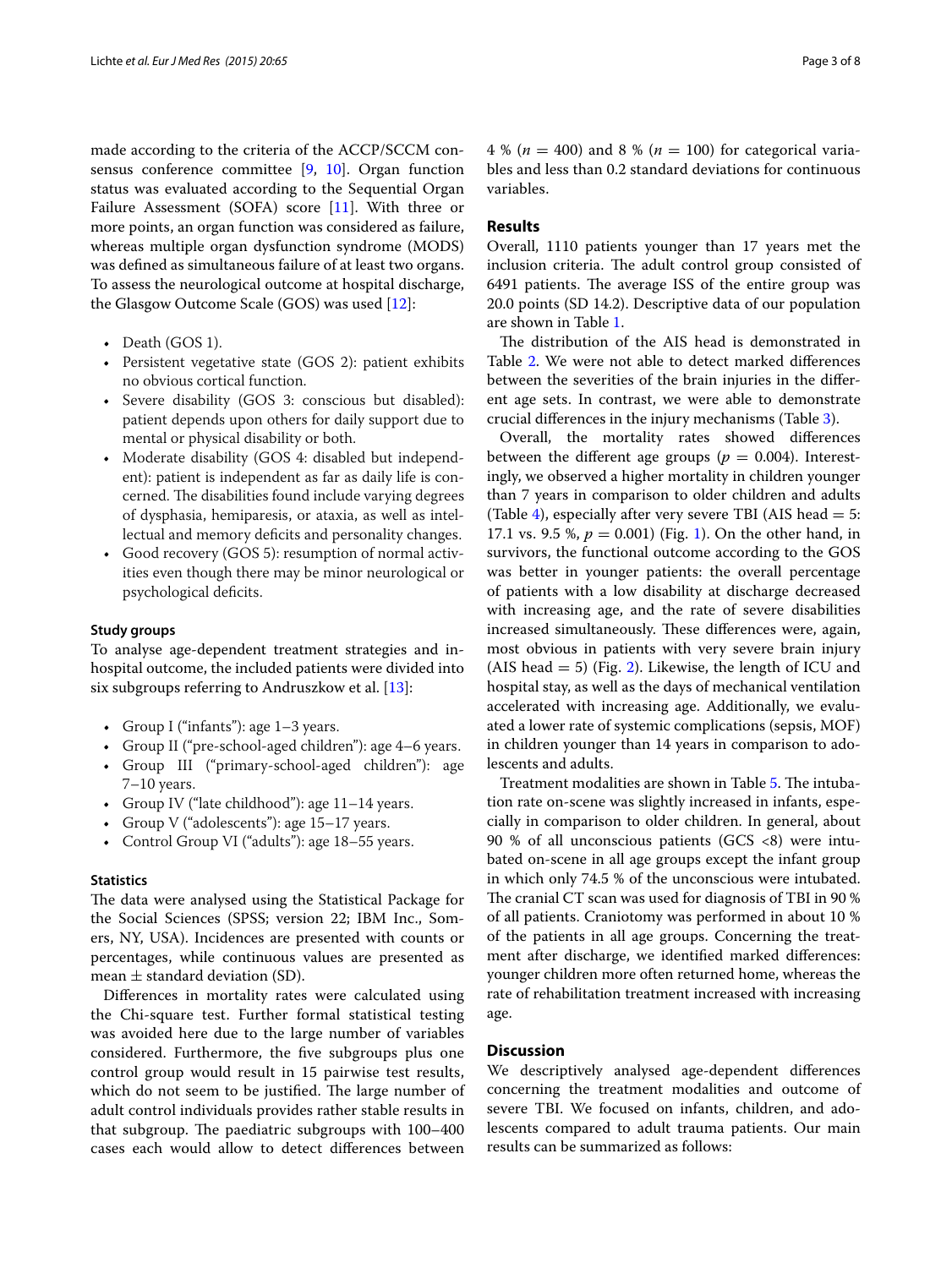# <span id="page-3-0"></span>**Table 1 Demographics**

|                       | Age 1-3 years | Age 4–6 years | Age 7-10 years | Age 11-14 years | Age 15-17 years | <b>Adults</b> |
|-----------------------|---------------|---------------|----------------|-----------------|-----------------|---------------|
| n                     | 18            | 127           | 193            | 270             | 402             | 6491          |
| Age [mean (SD)]       | 2.1(0.8)      | 5.0(0.8)      | 8.4(1.1)       | 12.7(1.1)       | 16.1(0.8)       | 36.5(11.7)    |
| Male (%)              | 56.4          | 63.8          | 61.8           | 59.9            | 67.2            | 76.6          |
| ISS (points)          | 20.3(14.1)    | 18.6(11.8)    | 17.0(7.3)      | 18.1(8.2)       | 19.4(9.7)       | 20.2 (10.8)   |
| GCS on-scene (points) | 9.6(4.5)      | 9.7(4.6)      | 10.5(4.3)      | 9.3(4.5)        | 9.4(4.7)        | 9.6(4.7)      |

# <span id="page-3-1"></span>**Table 2 Distribution of head injury severity according to AIS in age subgroups**

|                  |      |      |      |      | Head injury severity Age 1-3 years (%) Age 4-6 years (%) Age 7-10 years (%) Age 11-14 years (%) Age 15-17 years (%) Adults (%) |      |
|------------------|------|------|------|------|--------------------------------------------------------------------------------------------------------------------------------|------|
| AIS <sub>3</sub> | 32.2 | 40.9 | 45.6 | 42.6 | 38.9                                                                                                                           | 37.1 |
| AIS <sub>4</sub> | 42.4 | 39.4 | 39.9 | 35.6 | 35.9                                                                                                                           | 32.3 |
| AIS <sub>5</sub> | 20.3 | 16.5 | 14.0 | 21.1 | 23.5                                                                                                                           | 28.3 |
| AIS 6            | 51   | 3.1  | 0.5  | 0.7  |                                                                                                                                | 2.4  |

# <span id="page-3-2"></span>**Table 3 Type of accident related to age**

|                  | Age $1-3$ years $(\%)$ | Age 4–6 years (%) | Age 7-10 years (%) | Age 11–14 years (%) | Age 15–17 years (%) | Adults (%) |
|------------------|------------------------|-------------------|--------------------|---------------------|---------------------|------------|
| Car              | 14.6                   | 18.3              | 10.3               | 5.9                 | 15.6                | 23.3       |
| Motorcycle       | 1.0                    |                   | 0.5                | 2.4                 | 23.7                | 9.3        |
| Bicycle          | $\Omega$               | 8.3               | 19.0               | 27.3                | 15.1                | 12.4       |
| Pedestrian       | 9.7                    | 17.5              | 28.3               | 23.3                | 11.2                | 6.4        |
| Low fall $<$ 3 m | 27.2                   | 22.5              | 14.7               | 15.8                | 11.2                | 20.6       |
| High fall $>3$ m | 29.1                   | 15.0              | 17.4               | 9.9                 | 8.1                 | 14.3       |

# <span id="page-3-3"></span>**Table 4 In-hospital outcome**

|                                     | Age 1-3 years | Age 4–6 years | Age 7-10 years | Age 11-14 years | Age 15-17 years | <b>Adults</b> |
|-------------------------------------|---------------|---------------|----------------|-----------------|-----------------|---------------|
| Overall mortality (%)               | $17.8*$       | $15.6*$       | 7.0            | 10.4            | 9.3             | 13.7          |
| Mortality AIS head >5 (%)           | $50.9**$      | $52.4**$      | 29.6           | 31.6            | 32.6            | 33.4          |
| Low disability (GOS = 5) (%)        | 64.4          | 60.6          | 71.5           | 63.3            | 55.4            | 48.0          |
| Severe disability (GOS 2 and 3) (%) | 5.0           | 7.0           | 8.3            | 10.7            | 12.4            | 17.3          |
| ICU (days, survivors)               | 6.0(11.7)     | 4.9(6.1)      | 5.5(8.5)       | 5.5(7.0)        | 8.3(11.4)       | 8.2(10.8)     |
| Ventilator days (survivors)         | 2.5(5.2)      | 2.6(5.2)      | 2.7(5.2)       | 3.3(6.1)        | 5.2(9.3)        | 5.1(9.1)      |
| Hospital stay (days, survivors)     | 13.2(16.1)    | 11.6(11.8)    | 12.1 (10.9)    | 11.7(8.0)       | 17.7(23.5)      | 17.0 (20.8)   |
| Sepsis (%)                          | 2.2           | 3.3           | 0.7            | 2.6             | 6.4             | 5.9           |
| MOF (%)                             | 16.1          | 18.2          | 17.2           | 15.0            | 19.3            | 23.5          |
| <b>SMR</b>                          |               |               |                |                 |                 |               |

Data are presented as mean ± SD. Differences in mortality were analysed by Chi-square test: \* *<sup>p</sup>* <sup>=</sup> 0.001 in comparison to children >6 years, # *p* < 0.001 in comparison to adults

- •• The initial treatment and diagnostics (rate of intubation and cranial CT scan) showed no relevant differences between the different age groups; however, children were less frequently transferred to rehabilitation centres.
- •• The mortality rate was significantly higher in children younger than 7 years, especially after severe TBI.
- •• Functional outcome after TBI was better for children in comparison to adolescents and adults, even after severe TBI.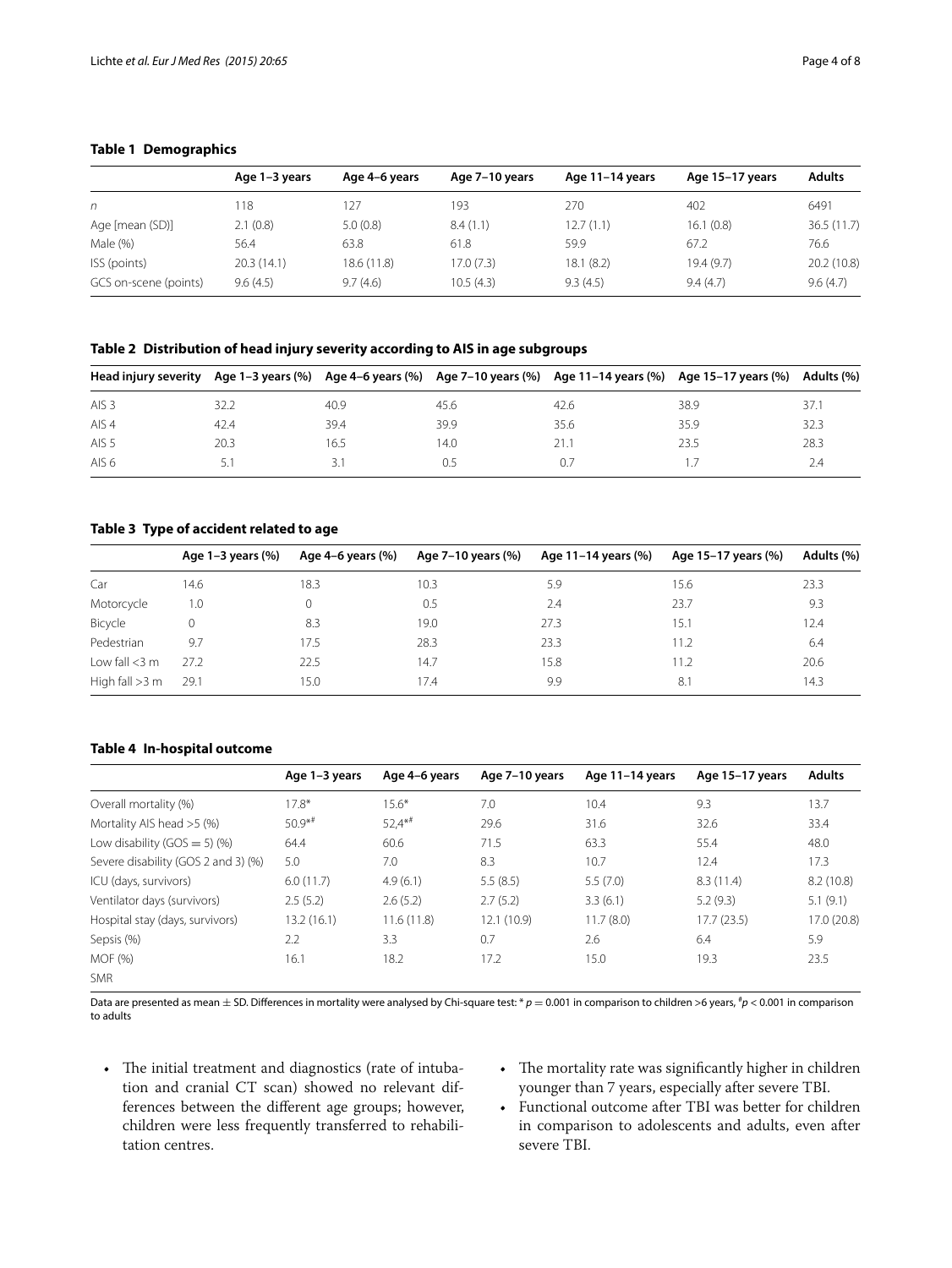<span id="page-4-0"></span>adolescents ( $^{\#}p = 0.001$ ), and also adults ( $^{\$}p < 0.001$ )



#### <span id="page-4-1"></span>**Demographics and injury patterns**

Our study collective showed some special characteristics. For adult patients, the well-known higher proportion of males was found  $[14, 15]$  $[14, 15]$  $[14, 15]$  $[14, 15]$ , whereas in younger patients, a higher percentage of females was observed. These differences in the gender distribution were in line with our observation that the trauma mechanisms differ between children and adults and might be attributable to similar leisure behaviour and the missing influence of work accidents in children.

Overall, children were more often involved in pedestrian accidents in comparison to adults. Furthermore, infants were more often injured from falls, children between 11 and 14 from bicycle accidents, and adolescents from motorcycle accidents. These entities reflect the age-dependent changes of leisure behaviour and road traffic attendance. The high rate of severe traumatic brain injuries after bicycle accidents in the age between 11 and 14 might be included in the planning of campaigns for paediatric bicycle helmets. The differences in trauma mechanisms might at least be partially responsible for the wavelike formation of the brain injury severity (AIS head) with the lowest values in the age group between 7 and 10 years.

In our collective group, the overall ISS was relatively low due to the exclusion of all patients with an AIS >2 of the other body regions apart from the brain injury. In contrast to the AIS head, the distribution of the ISS over the different age groups was quite consistent.

# **Clinical course and outcome**

Apart from age-dependent differences, the outcome might be influenced by different treatment strategies in the various age groups. Due to the limited information in the registry, we focused on crucial steps, such as the intubation either on-scene or in-hospital, the implementation of a cranial CT scan in emergency room diagnostics, the length of intensive care treatment, and discharge modalities. Interestingly, the overall rate of intubation on-scene was higher in the infant group (Table [5](#page-4-2)). On the other hand, only 74.5 % of all unconscious  $(GCS \le 8)$  infants were intubated on-scene, whereas in all other groups, the

<span id="page-4-2"></span>**Table 5 Treatment modalities in the different groups of age**

|                                         | Age 1-3 years | Age 4-6 years | Age 7-10 years | Age 11-14 years | Age 15-17 years | Adults |
|-----------------------------------------|---------------|---------------|----------------|-----------------|-----------------|--------|
| Intubation on-scene (%)                 | 14.4          | 8.6           | 8.4            | 7.6             | 11.3            | 10.4   |
| GCS <8 and intubation on-scene          | 74.5          | 87.5          | 89.4           | 94.1            | 88.4            | 87.7   |
| Intubation at ER (%)                    | 43.3          | 60.0          | 59.0           | 61.4            | 65.2            | 58.4   |
| Cranial CT scan (%)                     | 89.9          | 91.3          | 92.7           | 97.4            | 96.3            | 95.3   |
| Whole-body CT scan (%)                  | 32.5          | 34.1          | 40.3           | 34.9            | 50.0            | 56.2   |
| Discharged home (%)                     | 59.3          | 58.3          | 67.9           | 59.6            | 50.7            | 43.8   |
| Craniotomy (%)                          | 9.4           | 9.2           | 8.0            | 10.5            | 9.8             | 11.8   |
| Transfer to a rehabilitation clinic (%) | 15.3          | 15.7          | 16.6           | 21.1            | 27.6            | 29.0   |
| Other hospital (%)                      | 5.9           | 7.9           | 6.2            | 8.5             | 10.7            | 11.3   |
|                                         |               |               |                |                 |                 |        |



\*#§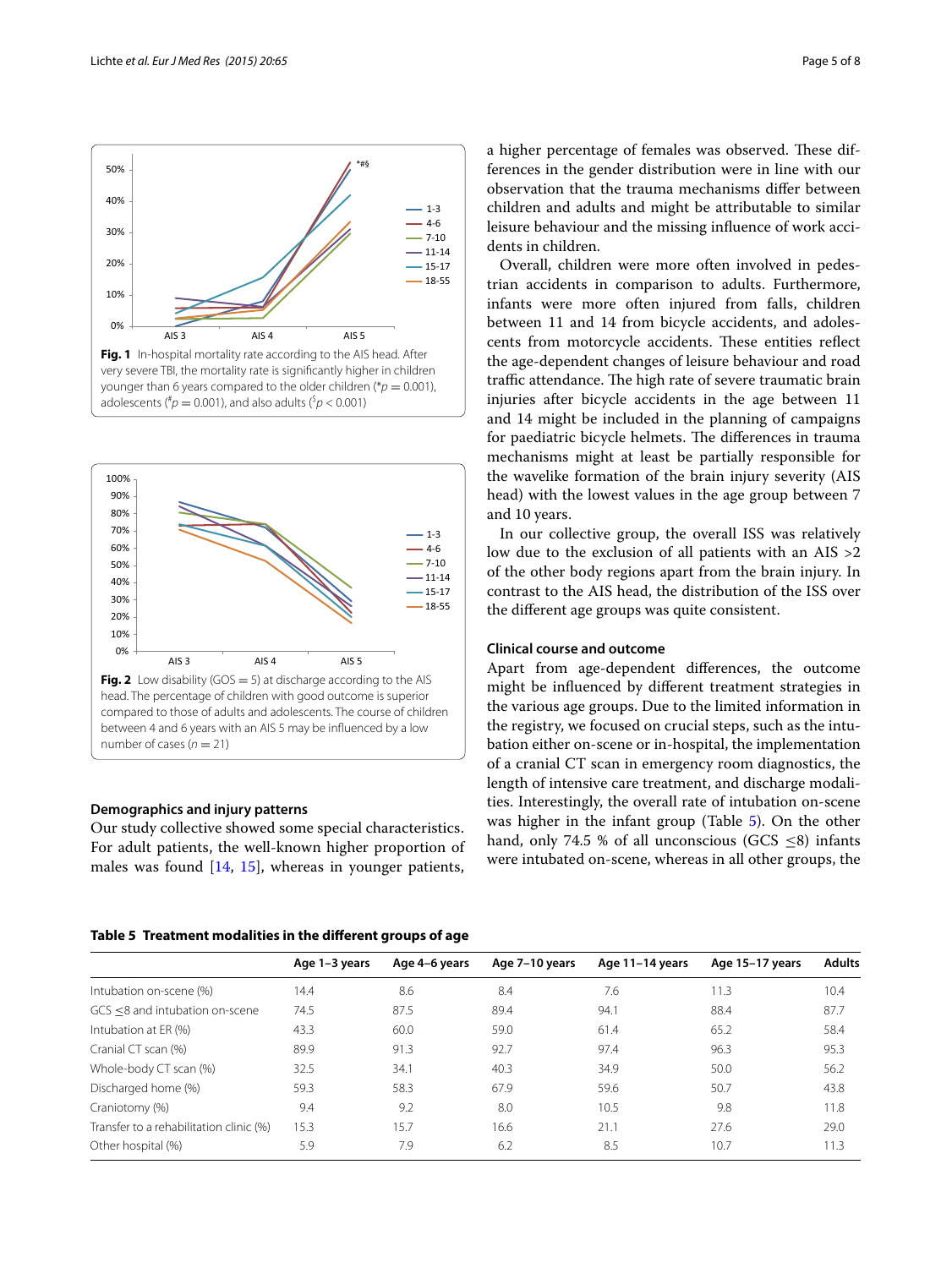rate was higher than 87.5 % and reached its maximum in the age of 11–14 years (94.5 %). Due to the design of the study, we were not able to prove the correct usage of the Paediatric Glasgow Coma Scale (PGCS) in younger children. Therefore, age-related limitations in the verbal answer might be a reason for difficulties in correct GCS documentation in the infant group [[16\]](#page-7-1). Although von Elm et al. [\[17](#page-7-2)] concluded in their systematic review that no evidence for a better outcome after pre-hospital intubation in patients with TBI exists, another study described a benefit for children with TBI who had been intubated in the field [[18\]](#page-7-3).

CT diagnostics is a central part of the decision-making process in paediatric traumatic brain injuries because of the quick detection of surgically relevant lesions [\[19](#page-7-4)]. Especially in children, an increased risk for brain injury despite a normal head CT scan has been described [\[20](#page-7-5)]. Therefore, continuous neurological examination and, when in doubt, ICP measurement are recommended [\[20](#page-7-5), [21\]](#page-7-6). Nevertheless, our data confirmed that about 90 % of all included patients received a cranial CT scan independent of their age. So, in daily practice, the cranial CT scan is used as an important tool to assess the need for neurosurgical intervention in children as well as in adults after head injury, as recommended [\[22](#page-7-7)]. Craniectomy was performed in about 10 % of all patients independent of age. Studies of craniotomies in children are rare [\[23](#page-7-8)]. Many neurosurgeons had been sceptical because of the risk to pay the decrease in mortality with an increase in severe disabilities [\[24\]](#page-7-9). On the other hand, a recent study has shown that decompressive craniectomy resulted in good recovery in all severely head-injured children in the study, suggesting that the procedure has an advantage over non-surgical treatment [\[25](#page-7-10)]. In a large study, Jagannathan et al. found about 65 % favourable outcomes in paediatric patients after craniectomy when followed for more than 5 years [\[26](#page-7-11)]. However, the rate of craniectomy in our study was comparable in all age groups.

In our analysis, we found no differences in the frequency of intensive care treatment, which is in line with other studies [\[15](#page-7-0)]. In contrast, the length of ICU and hospital treatment as well as mechanical ventilation in surviving patients was longer in children younger than 14 years.

After hospital treatment, children were more often discharged home and less often to rehabilitation centres. Possibly, there is a lack of paediatric rehabilitation units. This is in line with a lack of evidence in the literature for the need of early neurological rehabilitation in children [[27\]](#page-7-12), and special therapies for children are often still at the experimental stage [\[28](#page-7-13)].

Besides the injury's severity as a critical predictor [[29\]](#page-7-14), age at time of injury has been suggested to have a

significant impact on functional and cognitive recovery [[29–](#page-7-14)[32](#page-7-15)]. Several studies comparing outcome after TBI indicated that younger age is associated with worse recovery after injury compared to elder children [\[29](#page-7-14), [33](#page-7-16), [34\]](#page-7-17). In this context, it was concluded that young children might be more vulnerable to disruptions caused by TBI compared to older children, as their brain is more rapidly developing with considerable cognitive skill maturation [\[7](#page-6-6), [31,](#page-7-18) [32,](#page-7-15) [35](#page-7-19)]. Our results are, at least partly, in contrast to these results: analysing outcome according to the severity of the TBI, children showed better results than adolescents and adults even in cases of very severe TBI ( $AIS = 5$ ). Children between 4 and 14 years of age showed more often a good outcome  $(GOS = 5)$  in comparison to adults. Therefore, we believe that current clinical results  $[29-32]$  $[29-32]$  of deteriorated recovery for children have to be questioned at least in the early period after trauma.

Better recovery might be explained by the higher development potential of the young brain. Damages can be compensated by progressing development, reorganization, and myelinization processes [\[36](#page-7-20)]. In this context, a previous study showed that even children with the most severe brain injuries, who enter rehabilitation completely dependent for all daily activities, have the potential to make significant gains in functioning by the time of discharge and in the following few months [\[37\]](#page-7-21). In addition, further risk factors, such as pre-existing morbidities, deteriorate the outcome with increasing age [\[38](#page-7-22)] and might be responsible for the increasing rate of systemic complications, such as sepsis and MOF. On the other hand, the presence of TBI during a critical stage of brain development could have serious consequences which might be reflected by the higher mortality rate in infants.

### **Mortality**

Several studies approved the significant influence of age towards mortality after TBI. Our data showed a significantly increased mortality for children in the age group between 1 and 6 years and a slightly lower mortality in the age group between 7 and 14 years in comparison to adults. This distribution is similar to the study of Remmers et al. They observed a trend towards an increased mortality of pre-school-aged children and adolescents in comparison to adults, whereas children between 6 and 12 years showed a significant lower mortality rate  $[6]$  $[6]$ . In contrast, Luerssen et al. analysed 8,814 patients with head injuries and found a significantly lower mortality in the paediatric collective. Studies in adult patients showed a lower mortality in patients younger than 55 years compared with older patients [\[39](#page-7-23)]. Another study confirmed a significant influence of age on mortality with increased mortality in older patients [\[38\]](#page-7-22). Therefore, increasing age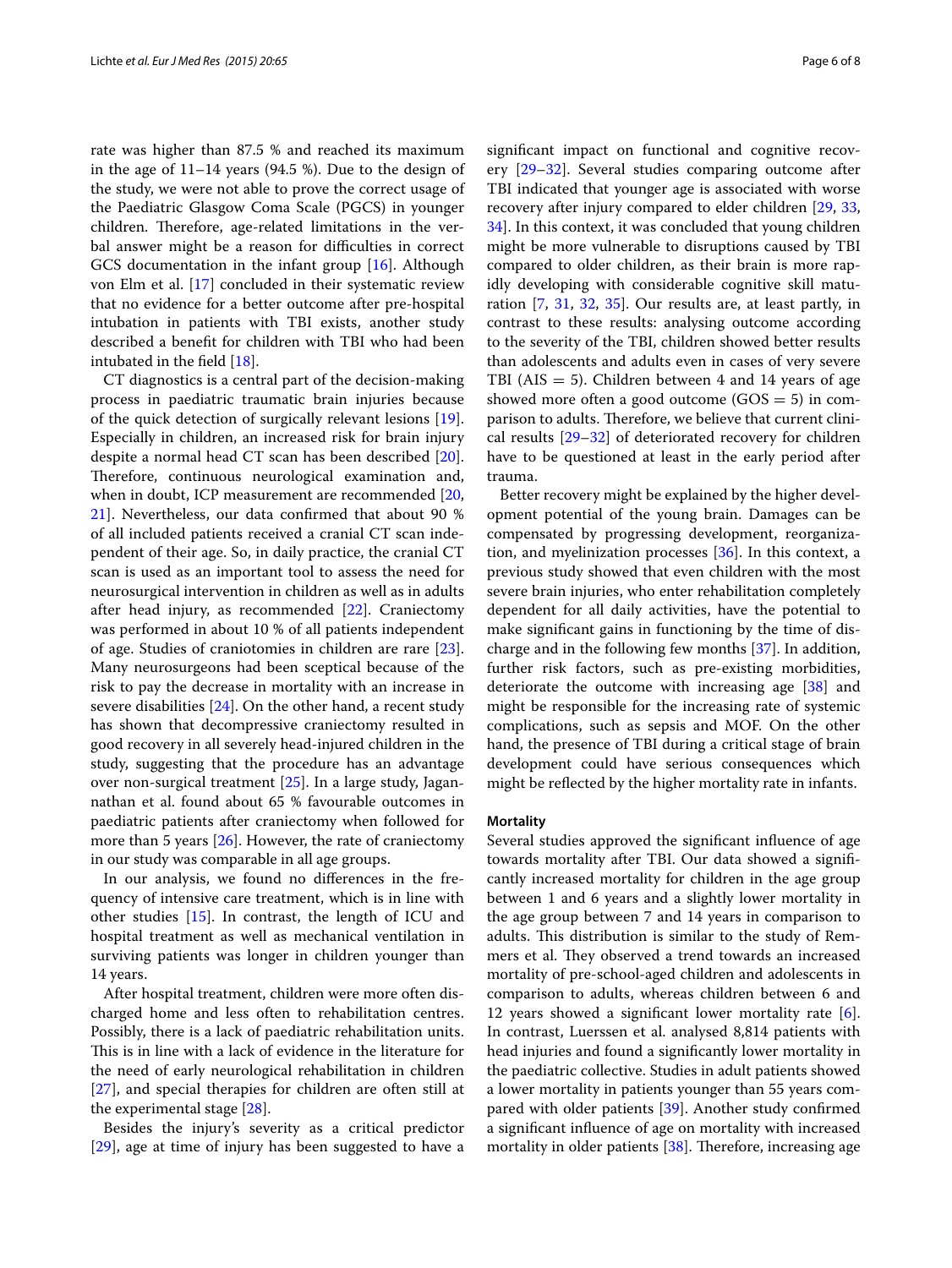has been supposed to be an independent factor to predict mortality after TBI in adult patients [[40\]](#page-7-24). In adults, younger age seems to be beneficial, whereas this is not transferable to children. Different reasons might be responsible for the nearly doubled death rate in infants in our collective. Infants have a relatively larger and heavier head with weak neck muscles, and a greater flexibility of cranial bones predisposing for diffuse brain injuries [\[29](#page-7-14), [31,](#page-7-18) [33](#page-7-16), [41,](#page-7-25) [42\]](#page-7-26). This may cause more severe brain injuries after comparable trauma, even if we could not demonstrate corresponding differences in brain injury severity according to the AIS head. Another explanation may be the difficulty to estimate the initial injury severity in small children. A wrong initial assessment may cause complications in the further therapy and may negatively influence the outcome [[6,](#page-6-5) [42](#page-7-26)]. Several studies showed that children have a disposition to a more severe brain oedema after TBI, and are more vulnerable to increased pressure due to the relative tight cerebrospinal fluid spaces independently of initially comparable injury severity. Additionally, they are more sensitive for hypoxia and hypercapnia [[6,](#page-6-5) [28](#page-7-13), [43\]](#page-7-27).

# **Limitations**

For all of the advantages of our large study collective, some limitations of our study deserve further comments. Although there is an Internet-based integrated plausibility check, data quality and completeness of the documented parameters are usually lower in registries as compared to prospective clinical studies. Due to the large difference in the number of patients of the children subgroup in comparison to the control group and the large number of variables, differentiated statistical analysis was not reasonably feasible. Therefore, we focussed on mortality for statistic analysis. Analysing outcome differences, our study does not differentiate between the severity and length of MOF and sepsis.

# **Conclusion**

In conclusion, we observed age-related differences in the mortality rate and functional outcome after severe traumatic brain injury despite similar strategies in the first period of treatment. The mortality rate for children below the age of 7 and with a severe brain injury (AIS 5) was significantly higher than in the older groups. On the other hand, in survivors of a severe brain injury, we could observe a higher rate of good functional outcome in younger children.

#### **Authors' contributions**

All authors were involved in the conception of the study. RL, PL, MK, and PK were mainly responsible for statistical calculations. All authors participated in interpretation of the results and in writing and editing of the manuscript. All authors read and approved the final manuscript.

#### **Author details**

<sup>1</sup> Department of Orthopaedic Trauma Surgery, University Hospital Aachen, Pauwelsstraße 30, 52074 Aachen, Germany.<sup>2</sup> Harald Tscherne Research Laboratory for Orthopedic Trauma, Department of Orthopaedic Trauma Surgery, University Hospital RWTH Aachen, Aachen, Germany.<sup>3</sup> Institute for Research in Operative Medicine (IFOM), University of Witten/Herdecke, Ostmerheimer Str. 200, 51109 Cologne, Germany. <sup>4</sup> Committee on Emergency Medicine, Intensive Care and Trauma Management, German Trauma Society (Sektion NIS), Cologne, Germany.

#### **Acknowledgements**

We thank Derek Dombrowski for language editing.

**Compliance with ethical guidelines**

#### **Competing interests**

The authors declare that they have no competing interest.

Received: 5 August 2015 Accepted: 5 August 2015 Published online: 14 August 2015

#### **References**

- <span id="page-6-0"></span>1. Flaada JT, Leibson CL, Mandrekar JN, Diehl N, Perkins PK, Brown AW et al (2007) Relative risk of mortality after traumatic brain injury: a populationbased study of the role of age and injury severity. J Neurotrauma 24(3):435–445
- <span id="page-6-1"></span>2. Lippert-Gruner M, Maegele M, Haverkamp H, Klug N, Wedekind C (2007) Health-related quality of life during the first year after severe brain trauma with and without polytrauma. Brain Inj 21(5):451–455
- <span id="page-6-2"></span>3. Rickels E (2009) Diagnosis and treatment of traumatic brain injury. Der Chirurg; Zeitschrift fur alle Gebiete der operativen Medizen 80(2):153–162 **quiz 163**
- <span id="page-6-3"></span>4. Woischneck D, Träger K, Rickels E, Firsching R, Schütze M, Kapapa T (2010) Kindliches Schädel-Hirn-Trauma. Intensivmedizin und Notfallmedizin 47(8):582–588
- <span id="page-6-4"></span>5. Luerssen TG, Klauber MR, Marshall LF (1988) Outcome from head injury related to patient's age. A longitudinal prospective study of adult and pediatric head injury. J Neurosurg 68(3):409–416
- <span id="page-6-5"></span>Remmers D, Regel G, Neumann C, Pape HC, Post-Stanke A, Tscherne H (1998) Pediatric polytrauma. A retrospective comparison between pediat‑ ric, adolescent and adult polytrauma. Unfallchirurg 101(5):388–394
- <span id="page-6-6"></span>7. Anderson VA, Catroppa C, Haritou F, Morse S, Pentland L, Rosenfeld J et al (2001) Predictors of acute child and family outcome following traumatic brain injury in children. Pediatr Neurosurg 34(3):138–148
- <span id="page-6-7"></span>8. Baker SP, O'Neill B, Haddon W Jr, Long WB (1974) The injury severity score: a method for describing patients with multiple injuries and evaluating emergency care. J Trauma 14(3):187–196
- <span id="page-6-8"></span>9. Bone RC, Balk RA, Cerra FB, Dellinger RP, Fein AM, Knaus WA et al (1992) Definitions for sepsis and organ failure and guidelines for the use of innovative therapies in sepsis. The ACCP/SCCM Consensus Conference Committee. American College of Chest Physicians/Society of Critical Care Medicine. Chest 101(6):1644–1655
- <span id="page-6-9"></span>10. Bone RC, Sprung CL, Sibbald WJ (1992) Definitions for sepsis and organ failure. Crit Care Med 20(6):724–726
- <span id="page-6-10"></span>11. Vincent JL, de Mendonca A, Cantraine F, Moreno R, Takala J, Suter PM et al (1998) Use of the SOFA score to assess the incidence of organ dysfunction/failure in intensive care units: results of a multicenter, prospective study. Working group on "sepsis-related problems" of the European Society of Intensive Care Medicine. Crit Care Med 26(11):1793–1800
- <span id="page-6-11"></span>12. Jennett B, Bond M (1975) Assessment of outcome after severe brain damage. Lancet 1(7905):480–484
- <span id="page-6-12"></span>13. Andruszkow H, Deniz E, Urner J, Probst C, Grun O, Lohse R et al (2014) Physical and psychological long-term outcome after traumatic brain injury in children and adult patients. Health Qual Life Outcomes 12:26
- <span id="page-6-13"></span>14. Maegele M, Lefering R, Fach H, Engel D, Raum M, Buchheister B et al (2008) Inzidenz und Outcome nach relevantem Schädel-Hirn-Trauma. Notfall+Rettungsmedizin 11(4):266–272